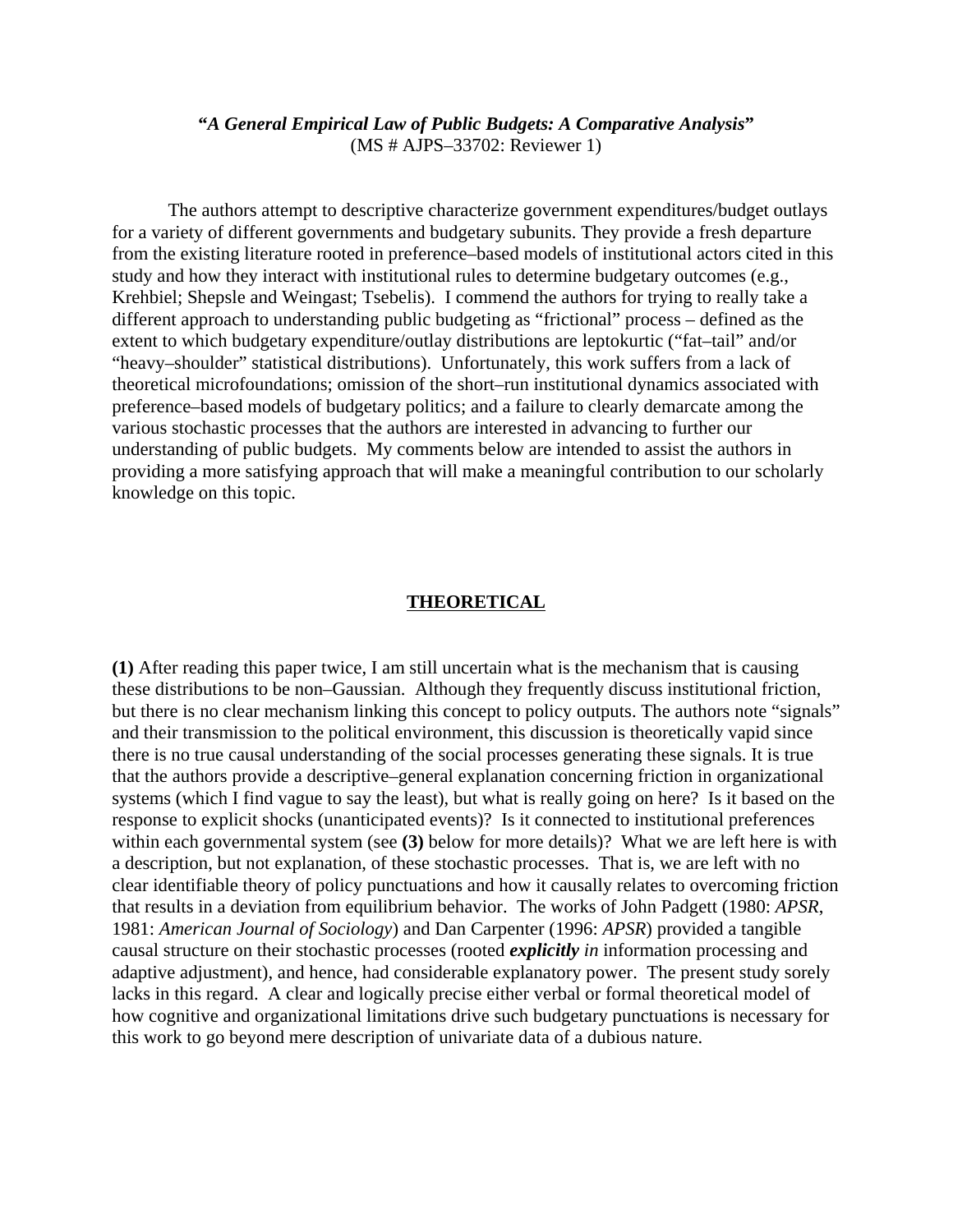**(2)** The authors discussion implies that due to the Central Limit Theorem (CLT), convergence to a Gaussian distribution happens to "kick–in" as the number of independent processes resulting from these signals from the policymaking environment. However, in asymptotic theory statistics, it is widely understood that convergence to a Gaussian distribution may be difficult unless the sample size is incredibly large (e.g., the normality and regularity conditions of many maximum likelihood estimators do not "kick–in" until the sample size becomes at least a few hundred observations – if not more). This convergence difficulty is exacerbated by deviations from the maintained distribution. The authors failure to **explicitly** link these independent processes to policy outputs further obfuscates any claims that cane be made regarding when one can expect to observe a Gaussian distribution for budgetary outputs.

**(3)** The authors do a fine job of analyzing cross–government (between) variation in formal institutional structures to account for *institutional friction*. Regrettably, the authors omit short–run dynamics of institutional politics (i.e., within–variation involving institutional friction), derived from preferences and institutional rules, as a feature that may explain the expenditure/ outlay distributions that they obtain. This omission has several serious implications. First, their substantive "so what?" conclusion to political scientists is that these distributions can be explain by formal institutional structures seems strikingly obvious at first blush. Second, yet I am not sure that I entirely buy this particular claim given that considerable variation occurs within each formal institutional structure – e.g., divided versus unified government in SOP and presidential systems; the width of the gridlock interval; the size and nature of governing coalition [e.g., number of minority parties in and/or percentage of seats held by the governing coalition]. One would expect that institutional friction would vary systematically with these aforementioned factors so clearly documented in the new institutionalism literature. For example, the capacity for growth punctuations vis–a–vis cutback punctuations – noted on the top of page 13 – will be related to government gridlock (in one form or another described above). Is it possible that cutback (growth) punctuations can be explained by a fiscally–austere right–of–center government? Is it possible that growth punctuations can be explained by gridlock? Beyond the authors narrative, the reader has no clear sense as to what is causing these distributions to have fat tails and/or heavy shoulders – let alone the substance underlying these descriptive distributional characteristics.

Put simply, the dynamics associated with such within–country or government variations inherent to institutional politics is completely absent from this study. If the authors are going to provide a convincing punctuated equilibrium account of budgetary outcomes, they must account for the **independent** effects attributable to over–time variations involving institutional preferences. Otherwise, the authors model is underspecified, and they are grossly overstating the effects of these formal institutional structures which can only account for between–variation among budgetary institutions. Moreover, it does not add to the cumulative scholarly knowledge of such processes since it is completely divorced from insights derived from scientific theories and evidence to date on the topic of budgetary politics.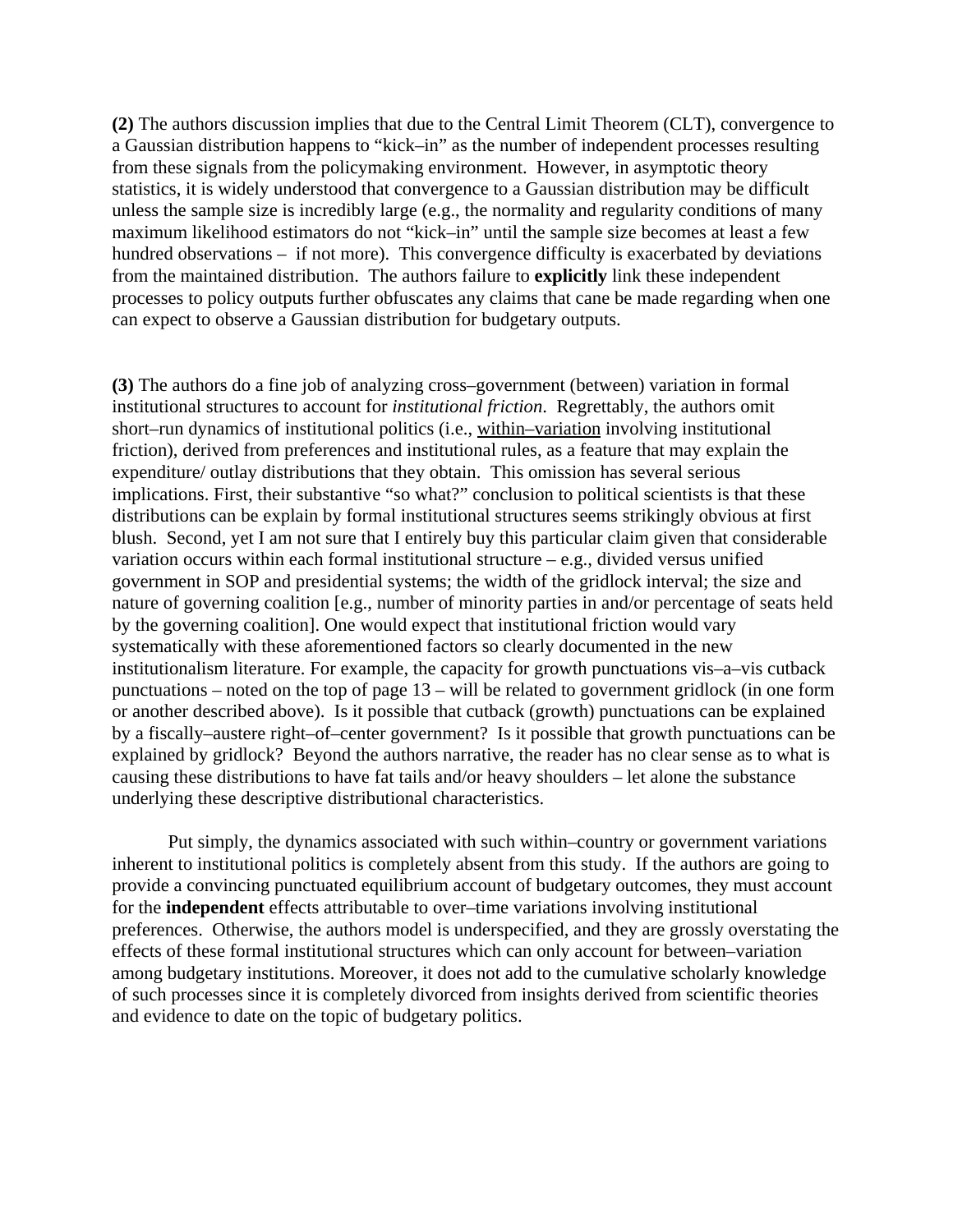## **EMPIRICAL**

**(4)** The authors need to clearly demarcate between Gaussian distribution and the variant non–Gaussian distributions in mathematical form prior to the analysis of their data. This is especially critical to the point of the manuscript since the authors purport to advance a general law of budgets that can be accounted for by variations in a power function. For example, how does the power function differ from the Laplace (double–exponential) distribution in both intuitive and mathematical terms? How do each of these non–Gaussian distributions depart from the Gaussian distribution along the same dimensions? The authors should provide inferential tests for these data according to each of these stochastic (probability) distributions, where the null/maintained hypothesis is that a given distribution is valid. Rejection (or failure to reject) of the null/maintained hypothesis could give us inferential leverage into discriminating among these various distributions. One could also complement the use of distributional tests with other criteria to discriminate between these stochastic processes – e.g., How well do the various data fit a particular distribution according to various information criteria?

**(5)** The authors analyze budgetary expenditures/outlays which are **much more** subject to random shocks than compared to budgetary appropriations. This is because the former may vary in relation to varying demands for public goods/services (i.e., government spends less than appropriated when demand is less than anticipated; while the converse is true – usually requiring a mid–year supplemental appropriation); budgetary carry–over provisions from one fiscal year to another, but to name a few. These budgetary concepts are only equivalent when all appropriations are spent within a given fiscal year without additional expenditures. As a result, I am curious whether the authors' evidence of non–Gaussian budgetary distributions would be attenuated if they replicated their analysis with appropriations. Further, appropriations are the direct result of the institutional friction (i.e., formal institutional structures) that they are attempting to use to explain budgetary processes. Such structures may have little, if any, bearing on how much is spent relative to the amount appropriated if this gap is accounted for by variations involving budgetary carry–over provisions and/or unanticipated surges or decline in the demand for public goods/services.

**(6)** The statement on page 18 "Economies are less volatile today than in the past as economic management in the developing world improves, so that the volatility of the budget series has dampened over time." strikes me as not being necessarily true – especially for governments that permit deficit spending (e.g., most, if not all, national governments). Unless the authors can establish a clear empirical link in their data, I think that they should refrain from such a conjecture.